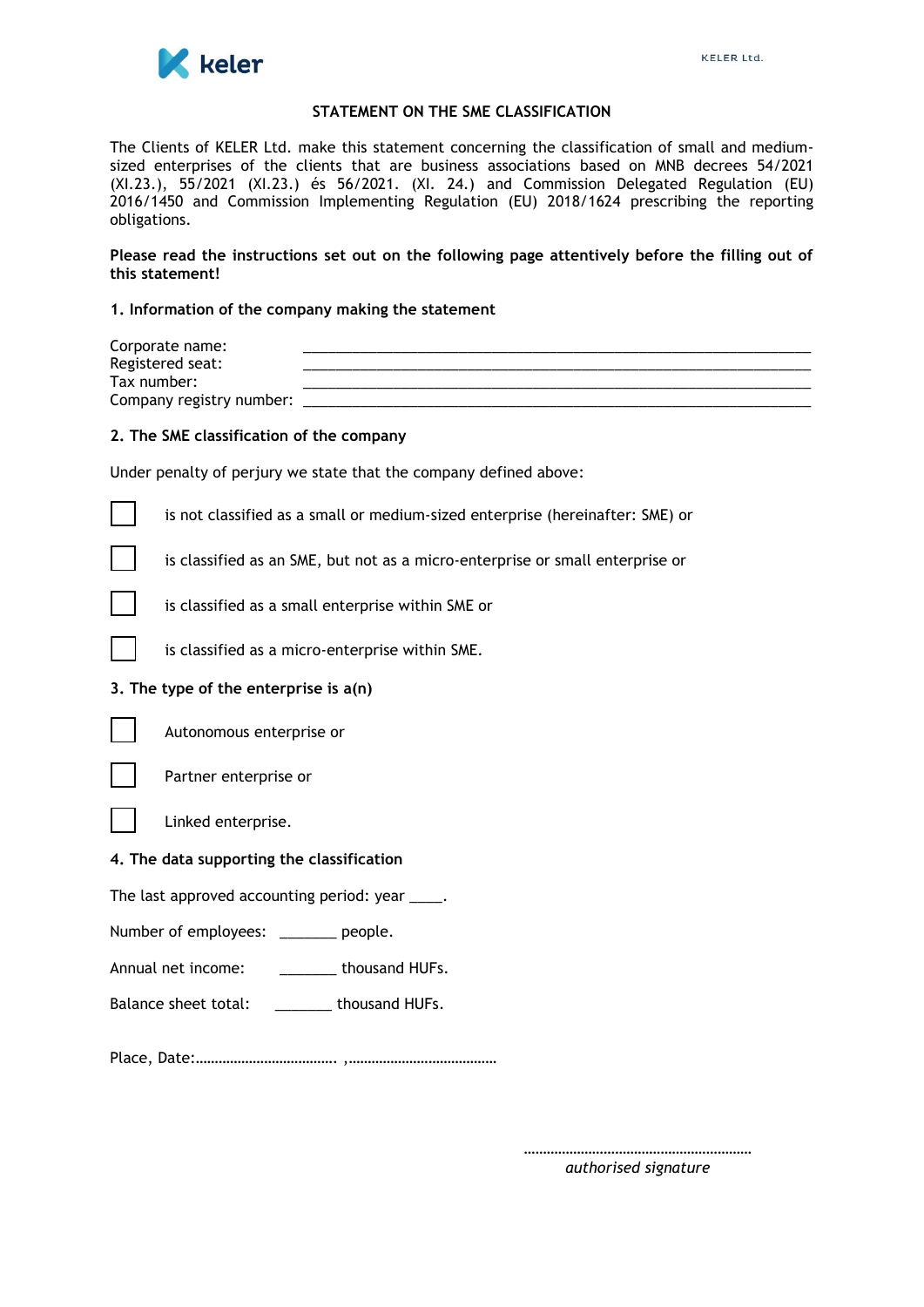

#### **INSTRUCTIONS FOR FILLING OUT THE STATEMENT FORM**

#### **1. Information of the company making the statement**

Please be kind to provide the up to date company information registered in the company registry.

#### **2. The SME classification of the company**

The classification of the SME is based on act XXXIV of 2004 on small and medium-sized enterprises and the support provided to such (hereinafter: Act on SME).

Based on the Act on SME an enterprise<sup>1</sup> is **classified as an SME**, which employs fewer than 250 persons and which has an annual turnover not exceeding the forint equivalent of EUR 50 million and/or an annual balance sheet total not exceeding the forint equivalent of EUR 43 million.

However, despite the fulfillment of the conditions listed above, the company is not considered an SME if the direct or indirect holding of the state or any municipal government in the company exceeds 25% solely or jointly, on the basis of capital or voting rights, except if the owner is an investor according to section 19 point 1. of the Act on SME, i.e. it is

a) a public investment corporation<sup>2</sup>,

b) venture capital companies, individuals or groups of individuals with a regular venture capital investment activity who invest equity capital in unquoted businesses to help them in obtaining financing, provided the total investment of those businesses in the same enterprise is not more than the forint equivalent of 1,250,000 euro,

c) institutions of higher education, institutions of education and consulting operating independent from institutions of higher education, training farms and other training facilities of institutions of secondary or higher education engaged in production activities, non-profit research centers, and other research facilities financed from the central budget and operating independent from institutions of higher education

d) an institutional investor as defined in article 5 paragraph (1) point 60 in Act CXX of 2001 on capital markets, including regional development funds,

e) a municipal government whose annual budget is less than the forint equivalent of 10 million euro, and whose population is below 5,000;

A**n enterprise is classified as a small enterprise within SME** which employs fewer than 50 persons and whose annual turnover and/or balance sheet total does not exceed the forint equivalent of EUR 10 million.

<sup>1</sup> 'enterprise' shall mean any legal entity pursuing economic activities, such as in particular private entrepreneurs, sole proprietorships, business associations, law firms, cooperative societies, water associations, water utility companies, forest management associations, and the enterprises and natural persons engaged in the pursuit of agricultural production, fish farming, processing and distribution of agricultural products, forestry and hunting that meets the SME criteria specified in Annex I to Commission Regulation (EU) No. 651/2014 of 17 June 2014 declaring certain categories of aid compatible with the internal market in application of Articles 107 and 108 of the Treaty;

<sup>&</sup>lt;sup>2</sup> 'public investment corporation' shall mean a business association under majority State ownership or an investment fund provided for in Point 17 of Subsection (1) of Section 4 of Act XVI of 2014 on Collective Investment Trusts and Their Managers, and on the Amendment of Financial Regulations, whose purpose is to loan capital to enterprises.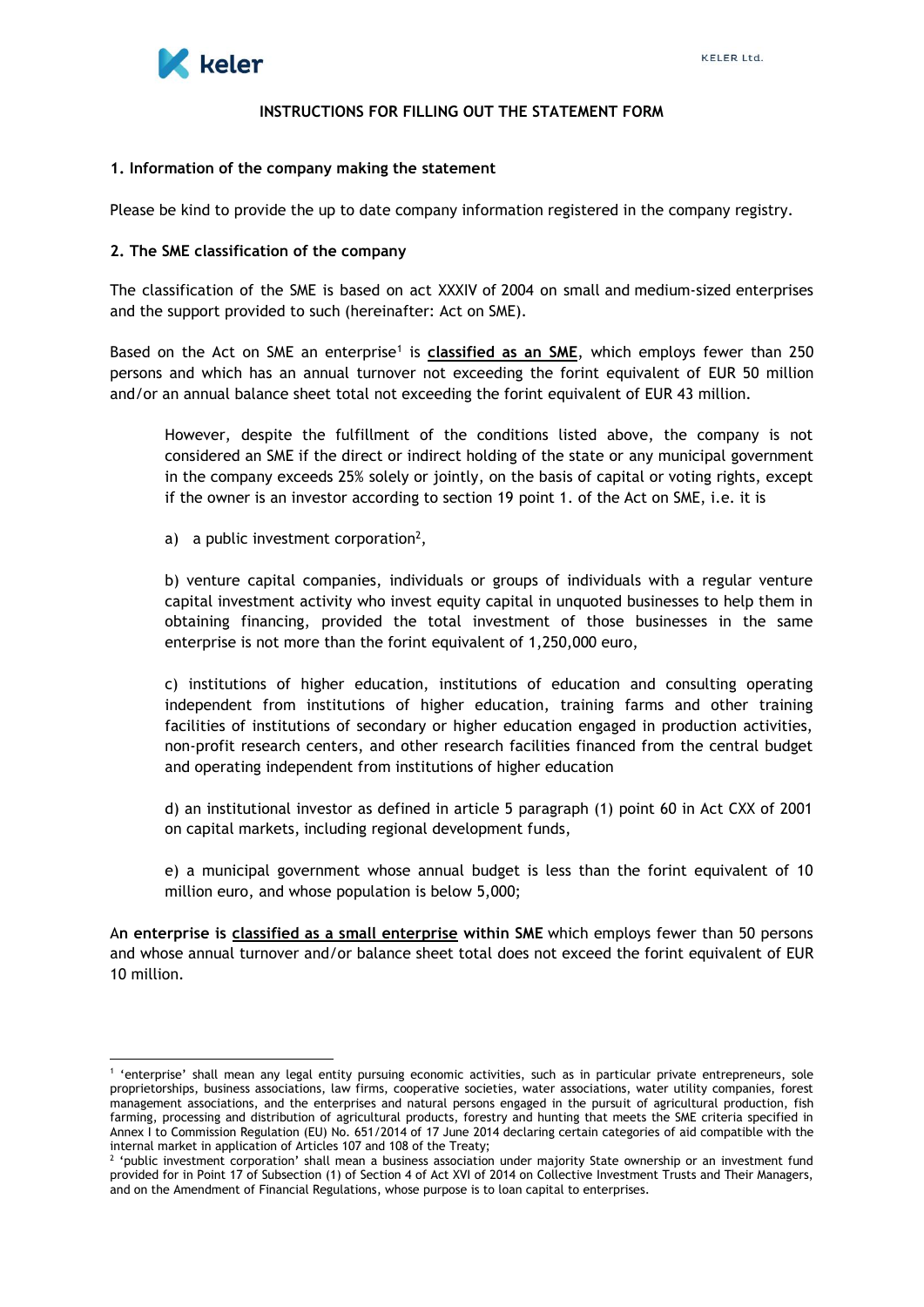

A**n enterprise is classified as a micro-enterprise within SME** which employs fewer than 10 persons and whose annual turnover and/or a balance sheet does not exceed the forint equivalent of EUR 2 million.

Any enterprise in which the share held by the State or any municipal government, either directly or indirectly and either solely or jointly, reaches or exceeds 25 per cent of the capital or voting rights, shall not be classified as an SME. It shall not apply where the investors defined in Point 1 of Section 19 of the Act on SME are linked to the enterprise as provided for in Subsection (2) of Section 4 of the Act on SME.

If the company is not classified as a small or medium-sized enterprise based on Act on SME, please fill out the "not classified as a small or medium-sized enterprise" box in Point 2 of this Statement.

# **3. The type of enterprise**

If the company is not an autonomous enterprise based on the Act on SME (thus it is a partner enterprise or a linked enterprise), then please fill out the above boxes taking into account the following.

An enterprise is an autonomous **enterprise** which is not classified as a partner enterprise or a linked enterprise.

An enterprise is a **partner enterprise** which is not a linked enterprise and in which the ownership share of other enterprise or multiple related enterprises jointly or the ownership share of which in other enterprise or in multiple linked enterprises - based on its capital or voting rights - is at least 25%.

# Linked **enterprises are enterprises which have any of the following relationships with each other:**

a) an enterprise holds the majority of voting rights in another enterprise; or

b) an enterprise has the right to appoint or remove a majority of the executive officers or members of the supervisory body of another enterprise; or

c) an enterprise has the right to exercise a dominant influence or control over another enterprise pursuant to a contract entered into with the owners (shareholders) of that enterprise or to a provision in its memorandum or articles of association, irrespective of ownership share, voting rights or the right to appoint or remove officers; or

d) an enterprise controls alone, pursuant to an agreement with other shareholders in or members of that enterprise, a majority of shareholders' or members' voting rights in that enterprise.

Enterprises and investors defined in Point 1 of Section 19 of the Act on SME are also classified as linked enterprises if they are linked to each other according to this paragraph through one or mother other enterprises. In addition, enterprises are classified as linked enterprises that are linked to each other according to this paragraph through a natural person or a group of natural persons acting jointly if they engage in their activity or in part of their activity in the same relevant market or in adjacent markets<sup>3</sup>.

As for the participation of investors, an enterprise may be ranked as autonomous - by way of derogation from what is contained above, and thus as not having any partner enterprises, if the investors defined in Point 1 of Section 19 of the Act on SME are not linked, within the meaning of

<sup>3</sup> 'adjacent market' shall mean a market for a product or service that is situated directly upstream or downstream of the relevant market in the production and sales network established to convey the product or service to the end users;